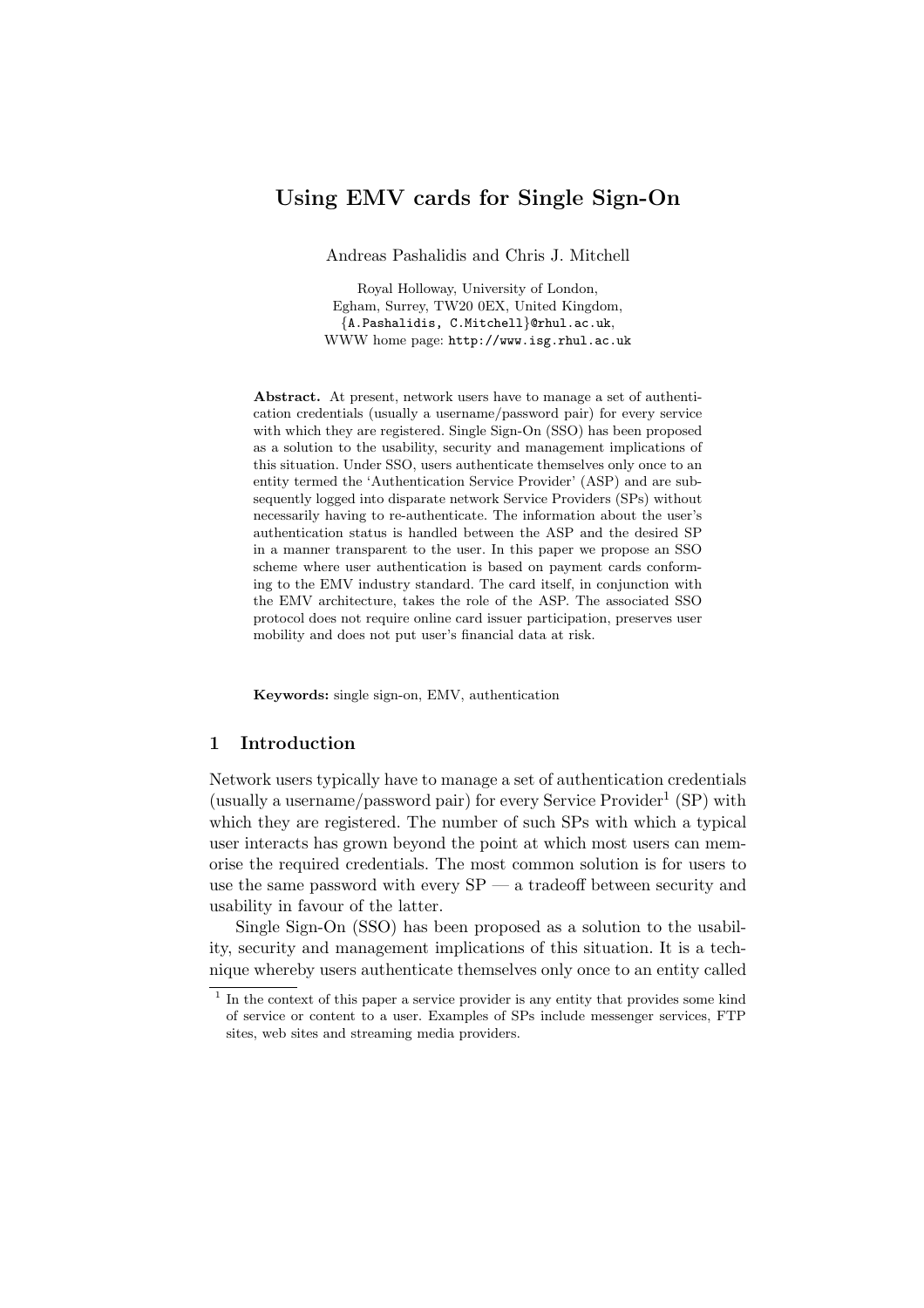an Authentication Service Provider (ASP) and are logged into the SPs they subsequently use, without necessarily having to re-authenticate. This seamless experience increases the usability of the network as a whole but introduces a number of security requirements. It is obvious that, under SSO, SPs require some kind of notification from the ASP about the user's authentication status. These notifications are termed authentication assertions. The SP, based on the authentication assertions provided by the ASP, determines whether or not to grant access to a protected resource to the specified user.

 $\text{EMVCo}^2$ , an organisation formed by Mastercard<sup>3</sup> and Visa<sup>4</sup>, has developed a set of Integrated Circuit Card (ICC) specifications for Payment Systems [1–4] that focus on the card/terminal interactions that take place at the Point of Sale between a cardholder and a merchant during a financial transaction.

In this paper we present a scheme in which EMV-compliant cards provide user (i.e. cardholder) authentication, and propose an associated protocol that facilitates SSO at disparate network SPs. In this scheme the cardholder's network access device itself, in conjunction with the card, acts as the ASP. The scheme can be regarded as an alternative to other smartcard-based authentication schemes, for example schemes that rely on Subscriber Identity Module cards (used in cellular telephony). The paper is organised as follows. The next section is a review of relevant EMV architectural components and security services. Section 3 describes the proposed authentication method and SSO protocol, while section 4 analyses the associated security threats. Section 5 discusses advantages and disadvantages, and sections 6 and 7 give an overview of related work and conclude the paper.

#### 2 Review of EMV security services

This section introduces those components of the EMV specification that are relevant to this paper. For a full description see [1–5].

In the EMV payment system there are four major interacting entities, namely the cardholder, the merchant, an acquiring bank (the Acquirer) and the card issuing bank (the Issuer). The specifications focus on the interactions between card and merchant terminal. When the card is inserted into the terminal, the steps that occur include the following.

 $\sqrt{2}$  http://www.emvco.org

<sup>3</sup> http://www.mastercard.com

<sup>4</sup> http://www.visa.com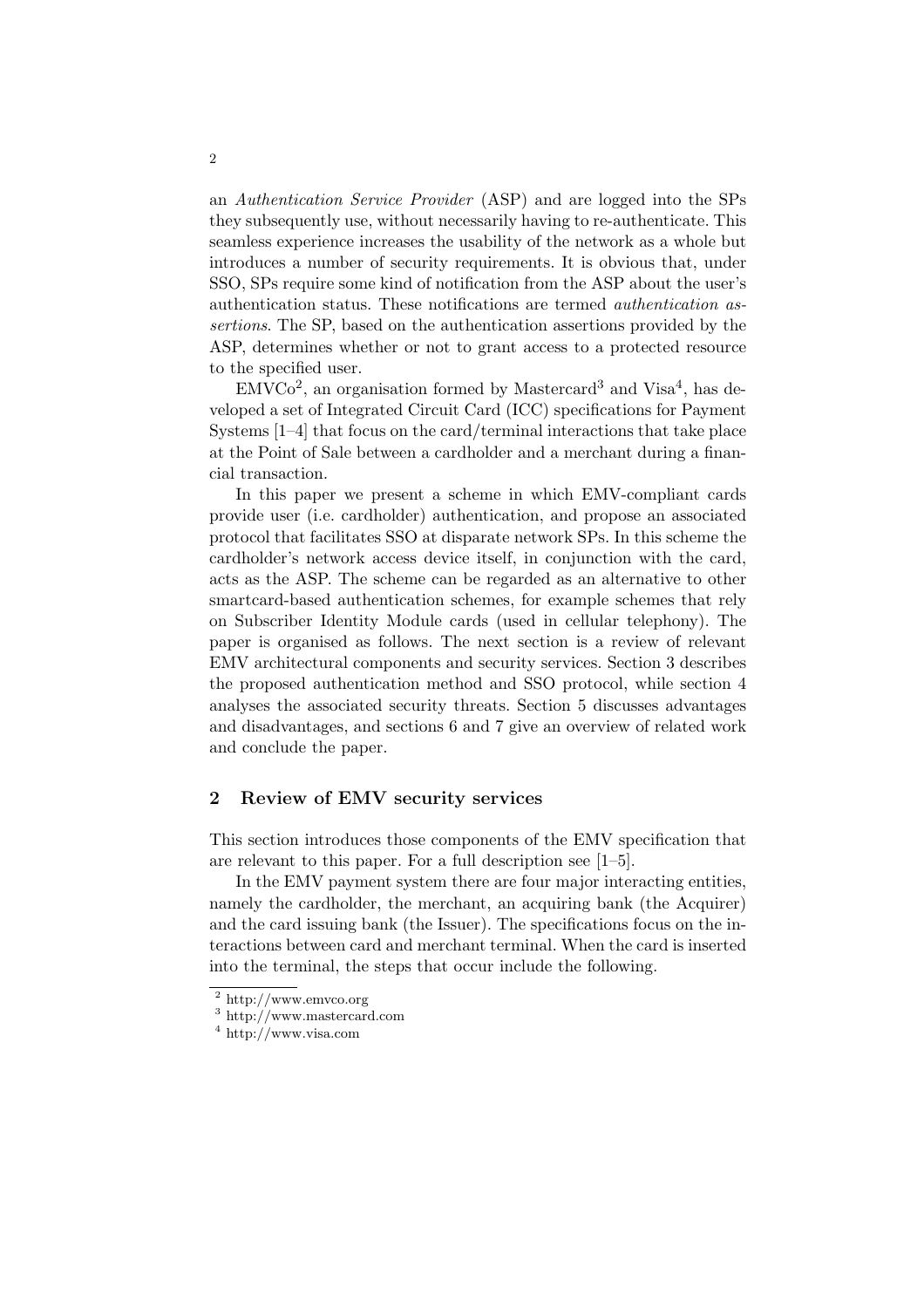- 1. The terminal selects the appropriate EMV application by issuing a SELECT command [1, p.65] to the card.
- 2. The terminal initiates 'Application Processing' by issuing a GET PROCESSING OPTIONS [3, p.19] and a number of READ RECORD [3, p.23] commands. The purpose of this step is for the card and the terminal to exchange the necessary data for the rest of the transaction.
- 3. The terminal performs 'Processing Restrictions' [3, p.48]. This mandatory step does not involve communication with the card — its sole purpose is to provide assurance of application compatibility between terminal and card.
- 4. The terminal issues an INTERNAL AUTHENTICATE [3, p.21] command to the card. This optional step initiates 'Offline Data Authentication', which can be either Static Data Authentication [2, p.15] or Dynamic Data Authentication [2, p.24]. The purpose of this step is to verify the card's authenticity.
- 5. The terminal performs 'Cardholder Verification' [3, p.50]. During this optional step the cardholder's Personal Identification Number (PIN) is verified, either offline to the card (using the VERIFY command [3, p.25]), or online to the Issuer.

We next focus on the Dynamic Data Authentication (step 4) and the Cardholder Verification (step 5) that are defined in the EMV specifications. These steps are of particular interest since, in the authentication/SSO scheme proposed below, the card reader is under the control of the cardholder.

# 2.1 Dynamic Data Authentication (DDA)

DDA is supported by a Public Key Infrastructure (PKI), as specified in [2]. In particular, every DDA-capable card has its own asymmetric key pair which is generated and loaded on the card by the Issuer. While the private key cannot be extracted from the card, its public counterpart can be retrieved with a READ RECORD command. This public key is embedded in a public key certificate which is signed by the Issuer. The Issuer's public key certificate, signed by the Payment System's toplevel Certification Authority (CA), is also stored in the card and can be retrieved by the terminal. As a result, the merchant terminal only needs to maintain an accurate copy of the CA's trusted root public key in order to verify the Issuer's, and hence the card's, public key certificates, and finally any data signed by the card itself. CA public key management principles and policies are defined in [2].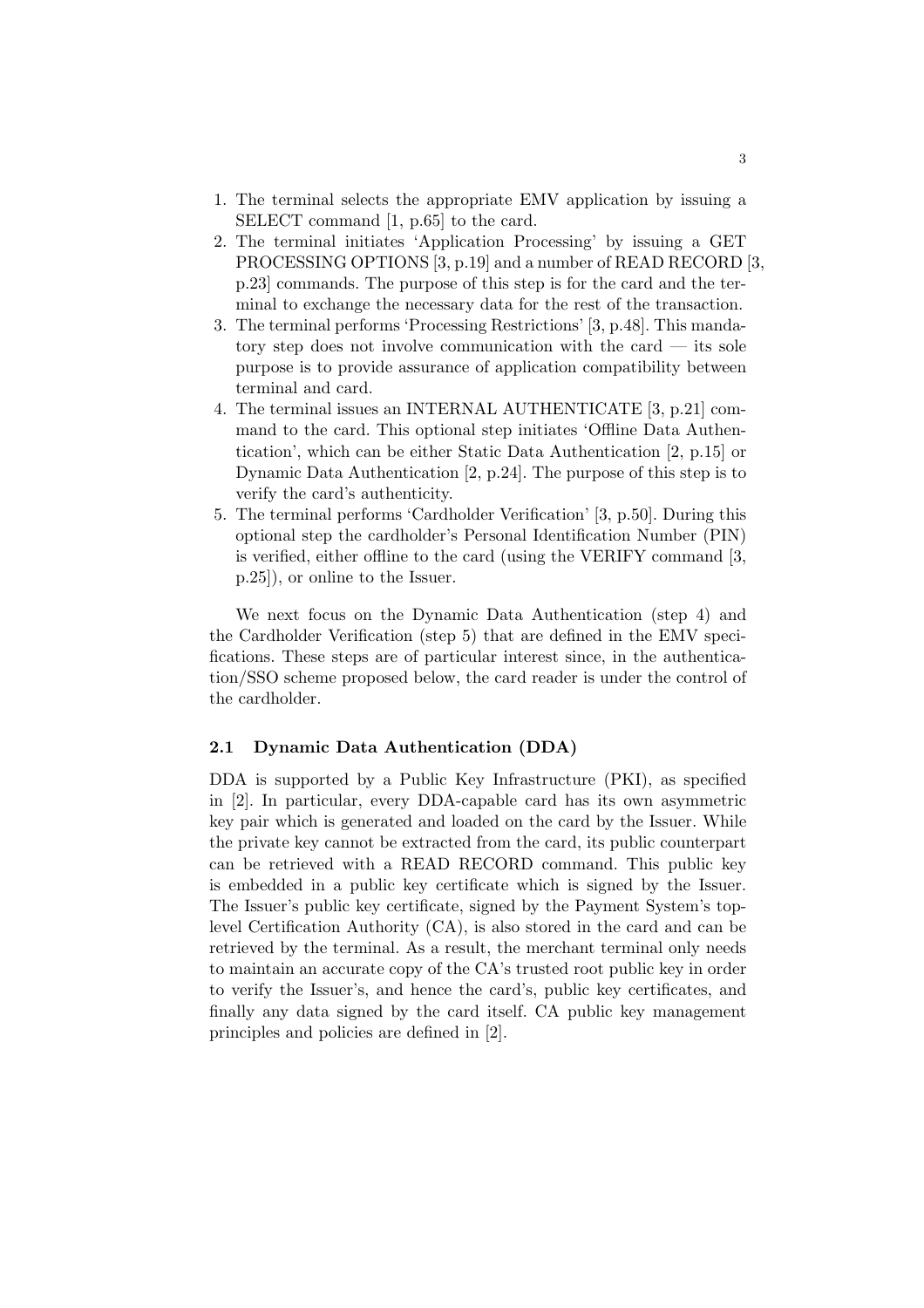A simplified description of Dynamic Data Authentication (DDA) is given below:

- 1. The terminal retrieves the Issuer and card public key certificates from the card. The latter is verified using the former and the former is verified using the appropriate trusted root public key of the Payment System's top level CA.
- 2. The terminal issues an INTERNAL AUTHENTICATE command to the card. The command requires a number of parameters, including a nonce.
- 3. The card computes a digital signature over the terminal-provided data (including the nonce) and 'card Dynamic Data', which is data generated by and/or stored in the card [2, p.35]. The card outputs the signature and the card Dynamic Data.
- 4. The terminal reconstructs the signed data structure and verifies the signature using the card's public key retrieved and verified in step 1.

DDA provides data integrity and freshness. Assuming tamper resistance of the card and the soundness of the Issuer's security procedures, DDA also provides card authentication and card counterfeiting prevention. It should be noted that not all EMV-compatible cards are DDAcapable.

### 2.2 Cardholder verification

The identity of the cardholder is verified based on a PIN. The PIN is entered into the terminal and may then either be verified online to the Issuer or offline to the card. In the latter case the terminal issues a VER-IFY command to the card which takes the PIN as a parameter. It may or may not be encrypted using the card's public key. The card checks whether the supplied PIN matches the one stored inside the card and responds accordingly. If the number of unsuccessful offline PIN verification attempts exceeds a certain limit, the PIN on the card is blocked and can only be unblocked using a script sent to the card by the Issuer.

# 3 Using EMV cards for SSO

This section describes the proposed EMV-based SSO scheme.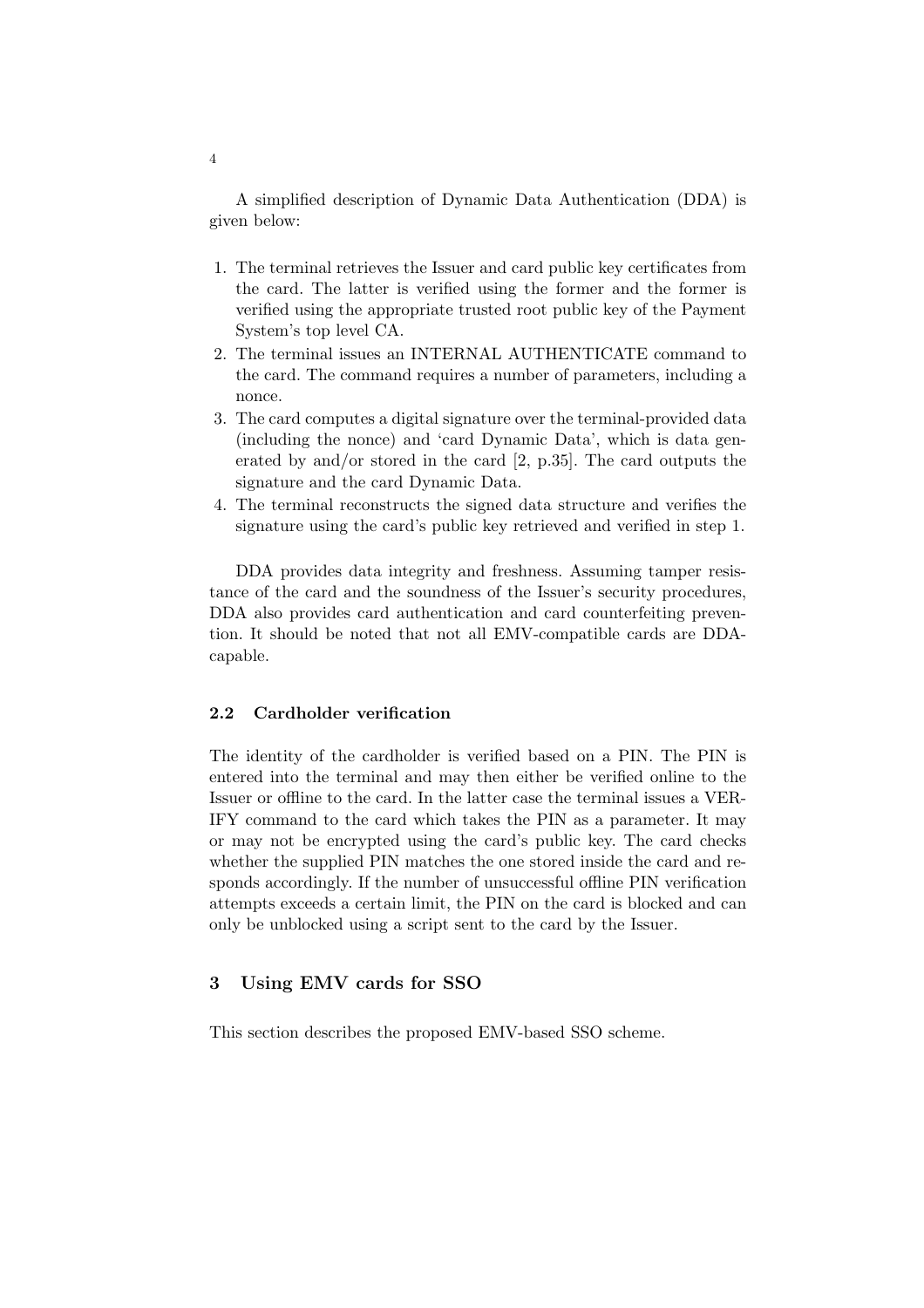#### 3.1 System entities

The entities involved in the authentication/SSO scheme are the cardholder system, the card itself, and the SPs.

As briefly mentioned above, the system requires the cardholder system and the card to collectively act as the ASP. Instead of directly authenticating to every SP, the cardholder is authenticated by the card, and the card then vouches for the identity of the cardholder to every SP. The fact that the CS would typically consist of a 'standard' PC, PDA or mobile phone equipped only with a special SSO application and an EMV card means that this offers an inherently mobile SSO solution; the SSO application could be downloaded from a trusted source when required, and the EMV card is inherently mobile.

The cardholder system The Cardholder System (CS) consists of the user's (i.e. the cardholder's) network access device and a card reader. A typical configuration would be a PC with an integrated card reader. Whether or not the card reader is equipped with its own (trusted) keypad is optional (see section 4.4). Alternatively, the CS could be a wireless network access device (such as a Personal Digital Assistant (PDA) or a 3GPP<sup>5</sup> mobile phone) capable of communicating with EMV cards. The CS also needs some special software that implements the SSO protocol described in section 3.3 below. This 'SSO agent' might be realised as a process that continually runs on the CS (also known as 'service' or 'dæmon'), or as part of the software that is used to access the SP (e.g. the web browser, instant messenger, e-mail client, etc.). In this latter context the SSO agent could be uploaded to the CS as an applet running within the SP access software, e.g. as a Java applet running within the web browser, or a Java MIDlet that is delivered over-the-air to a mobile phone. The SSO agent is likely to be provided by an EMV card issuer or a trusted third party.

The card The proposed EMV-based SSO scheme imposes certain requirements on the cards, as follows. Cards must be DDA-capable. Unfortunately, from the SSO perspective, the public key certificate used during DDA binds the card's public key to the cardholder's Primary Account Number [2, p.33]. It would constitute a potentially serious security and privacy threat if the Primary Account Number was to be used in an open environment such as the Internet. Therefore, the cards used in the

<sup>5</sup> http://www.3gpp.org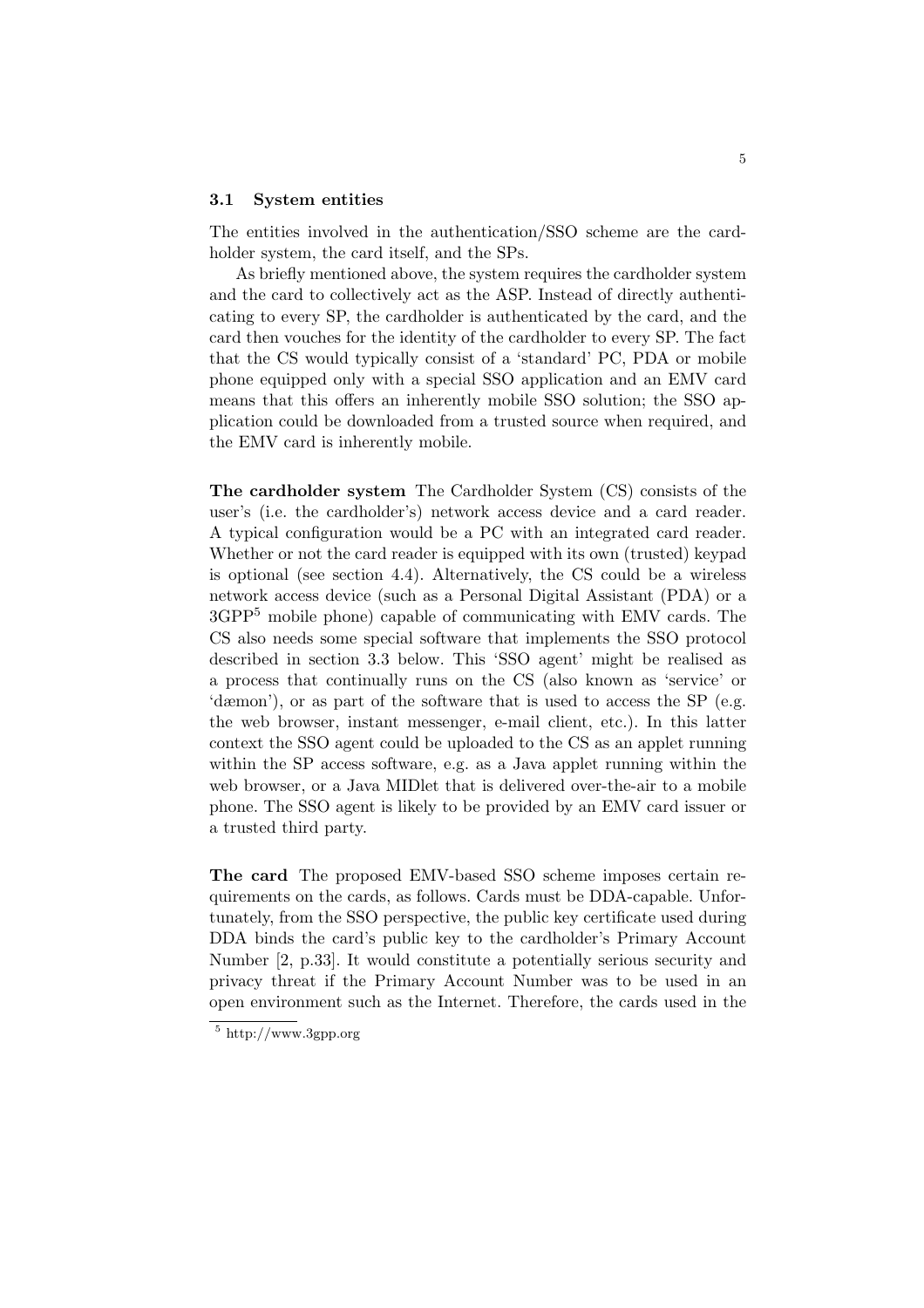scheme described here need to possess a separate, dedicated EMV application, which we call the card authentication application (AA). In the AA, the Primary Account Number (and any other personally identifying information) must be replaced with data that is not linked to the cardholder's identity (and cannot be used for financial transactions). This implies that the Issuer has to provide the AA with an additional certificate for the card's public key. It is required that this certificate does not contain any personally identifying information for the cardholder; thus we call it an 'anonymous certificate' in the sequel. As its serial number can be used for user identification at SPs, it should not contain any other information about the user (e.g. a name). Furthermore, the AA should be able to maintain state within the current session. In particular, it should be able to maintain a data element that indicates whether or not offline PIN verification (via the VERIFY command) has been performed during the current session, and, if so, the data element should also indicate whether or not PIN verification was successful. This card-provided *PIN* Verification Data Element (PVDE) shall be included in the data that is signed by the card during DDA, as part of the card Dynamic Data.

It should be noted here that a card session begins with Application Selection (step 1 in section 2) and ends when the card reading device deactivates the card [1, p.17]. This latter event includes premature removal of the card from the reader.

Service providers In the proposed SSO scheme, SPs are required to accurately obtain and store the root keys of the CAs of the EMV Payment Systems that are to be supported (and trusted). This requirement is exactly the same as that applying to merchant terminals for 'standard' use of EMV cards. The management, distribution and revocation of these root keys is outside of the scope of this paper, but the principles are similar to those specified in [2] for merchant terminals. It is assumed that SPs require a user to be authenticated before granting access to protected resources. Instead of executing an authentication protocol directly with the user, SPs acquire the necessary authentication assertions from the CS, according to the protocol described in section 3.3 below. Moreover, as users also need to authenticate SPs, it is necessary that every SP possesses a unique, human-readable identifier (SPID).

#### 3.2 Trust relationships

The SSO scheme depends on the EMV cards offering a level of tamperresistance, since these cards act as a trusted computing module within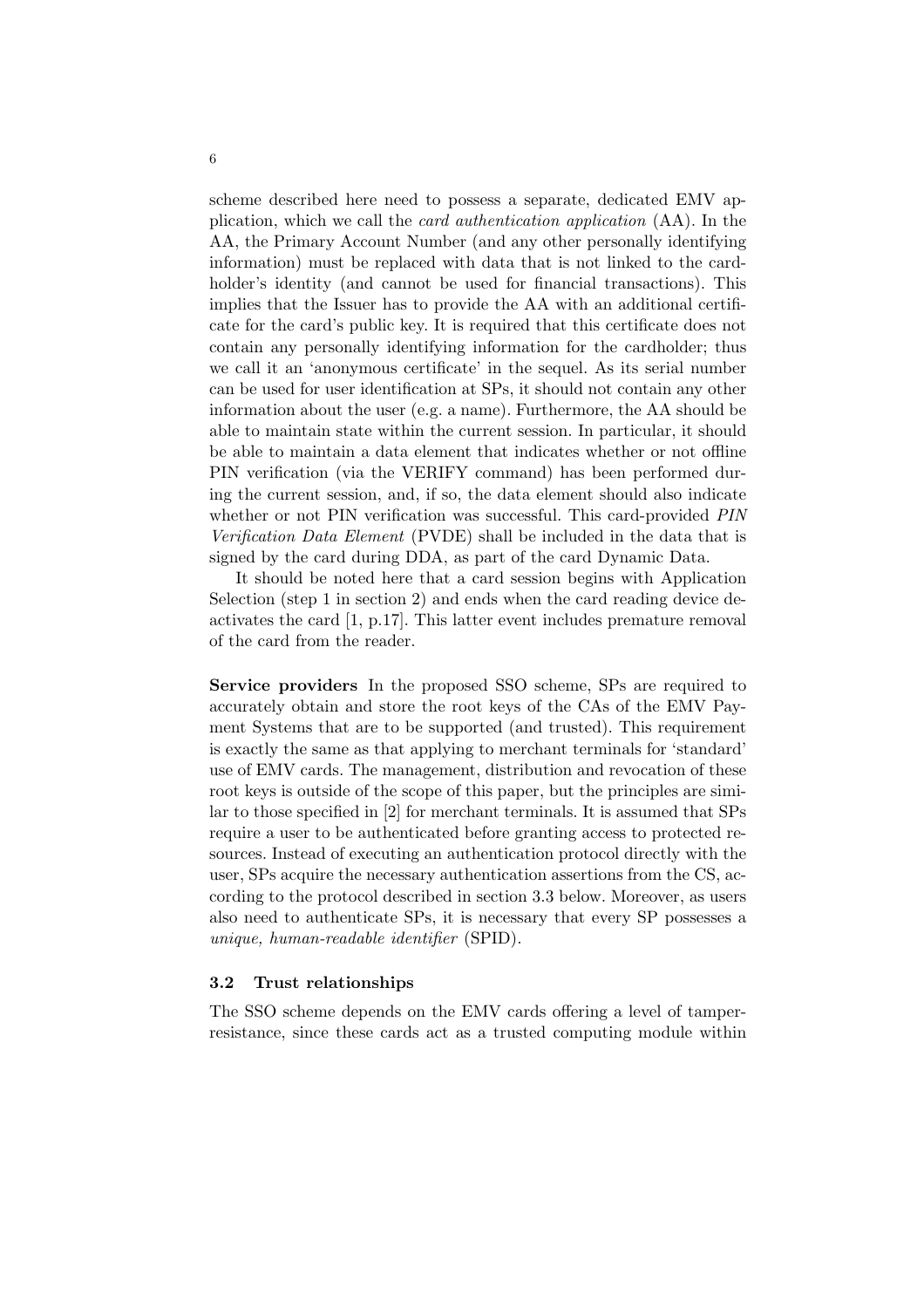the CS. In addition, cardholders need to trust that SPs will not collude in order to compromise their privacy (see section 4.1). Cardholders and SPs also need to trust that

- the Payment System's top-level CA(s) will not impersonate cardholders,
- card Issuers will not impersonate cardholders.

From the cardholder perspective, authentication/SSO can be achieved with those SPs that choose to trust the Payment System top-level CA corresponding to the cardholder's card. From the SP perspective, authentication/SSO can be facilitated only for those cardholders whose Payment System top level CA a given SP has chosen to trust. The architecture does not provide for explicit trust management at the Issuer level. This feature is inherited from the EMV PKI, which does not allow merchant terminals not to trust individual Issuers that have been certified by a trusted CA. This arises from the fact that EMV was designed for use within a closed environment in which all parties (Issuers and Acquirers) have signed an agreement with the brand. Indeed, even in the non-electronic world, merchants are typically required to accept all cards bearing the brand as part of the condition of being an approved merchant.

#### 3.3 The SSO protocol

This section describes the protocol of the SSO scheme. The protocol starts when the user requests a protected resource from the SP. As we see below, the same protocol can also be used for initial user registration at an SP.

The protocol assumes that the SP has already been authenticated to the user (cardholder) by some mechanism outside the scope of this paper. Specifically, it is assumed that, as part of that mechanism, the user manually verifies the SP's unique identifier and, ideally, a cryptographically protected session is set up between the SP and the CS. A suitable mechanism for SP authentication is, for example, an SSL/TLS channel with server-side certificates  $6$  [6]. In this case the SP's unique identifier, the SPID, would be a field in its SSL/TLS certificate (typically its unique URL). Here it is worth noting that, if  $\text{SSL/TLS}$  is used for SP-to-user authentication, our scheme essentially uses the commercial PKI established on the Internet for SSL/TLS connections to facilitate SP-to-user authentication, and the EMV PKI established for credit/debit card payments to

 $6$  Since the user requests a protected resource, it is likely that an SSL/TLS connection will be required anyway.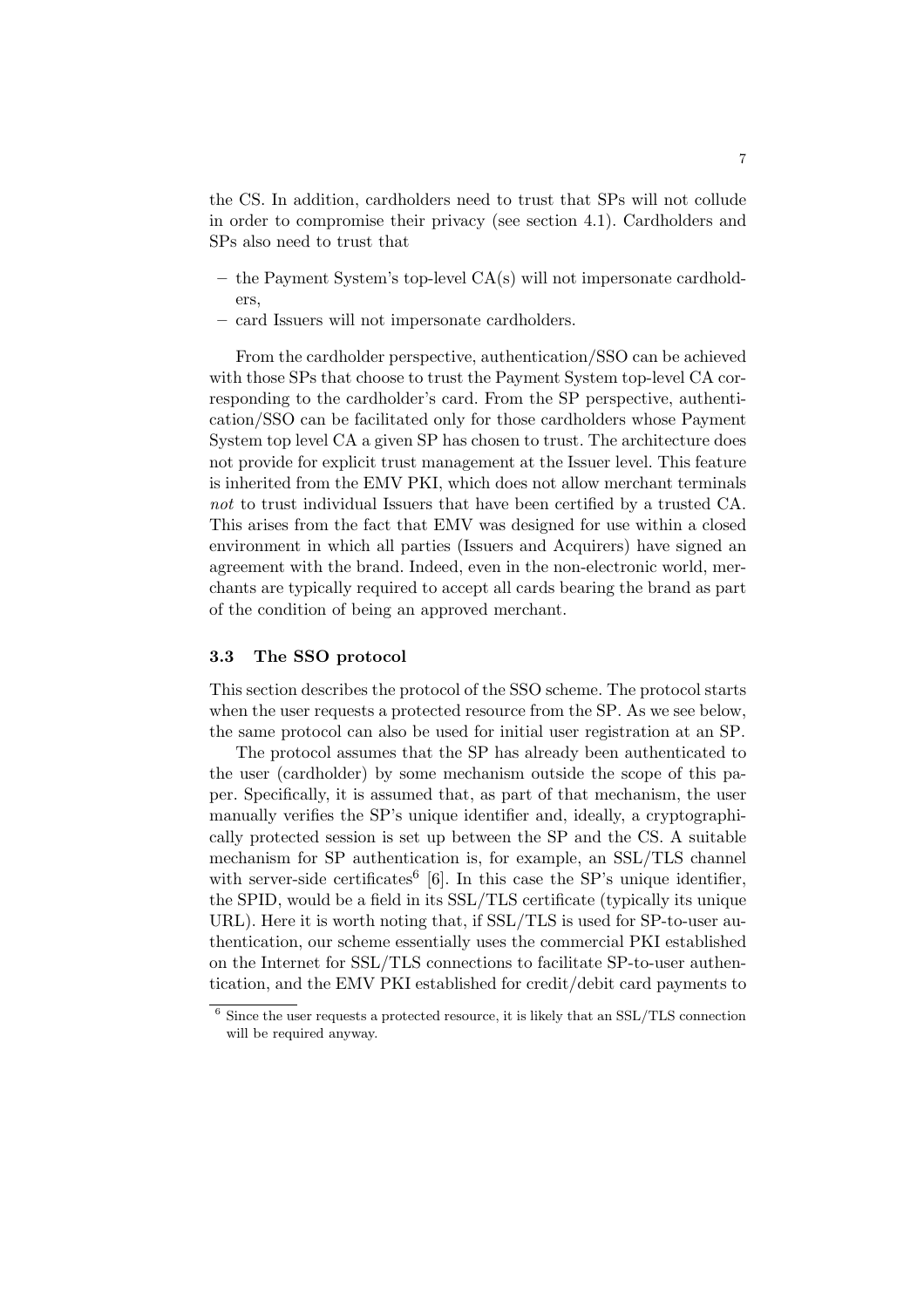facilitate user-to-SP authentication<sup>7</sup>. A detailed description of the SSO protocol follows.

- 1. The SP sends an authentication request message to the CS. This message contains a freshly generated nonce and an indication saying whether or not PIN verification is required.
- 2. The CS selects the card's AA, initiates application processing and performs processing restrictions, as explained in steps 1-3 in section 2. If this step fails, SSO also fails.
- 3. If PIN verification was required in step 1, the CS performs offline PIN verification with the card, as explained in section 2.2.
- 4. The CS performs DDA with the card. The main difference from the 'standard' DDA (as explained in section 2.1) is that the nonce used with the INTERNAL AUTHENTICATE command is the SP-provided nonce from step 1. The SP's Identifier (acquired during SP-user authentication, as explained above) is also included in the data passed to the card for signing. It should be noted that the CS cannot verify the card's and the Issuer's public key certificates as it does not have the root CA's public key.
- 5. The CS sends an authentication assertion message back to the SP. This message includes the following data structures obtained from step 4.
	- The card's anonymous certificate.
	- The card Issuer's public key certificate.
	- The card's signature produced as part of DDA. This signature covers the nonce of step 1, the SPID and the PVDE, as explained in section 3.1.
	- Any other data that is input to the card signature calculation.
- 6. The SP verifies the Issuer and card public key certificates, as explained in section 2.1. The SP also makes sure that the card has not been blacklisted and that the aforementioned certificates have not been revoked. If this step fails, SSO also fails.
- 7. The SP reconstructs the data structure that was signed by the card in step 5 and verifies the signature using the card's public key. If verification is unsuccessful, SSO fails.
- 8. The SP assesses the data used to compute the card's signature. In particular, the SP checks the SPID and makes sure that it indeed

<sup>7</sup> From this perspective, the paper could be re-titled 'Integrating EMV certificates and SSL'. However, SP-to-user authentication schemes other than SSL could also be used.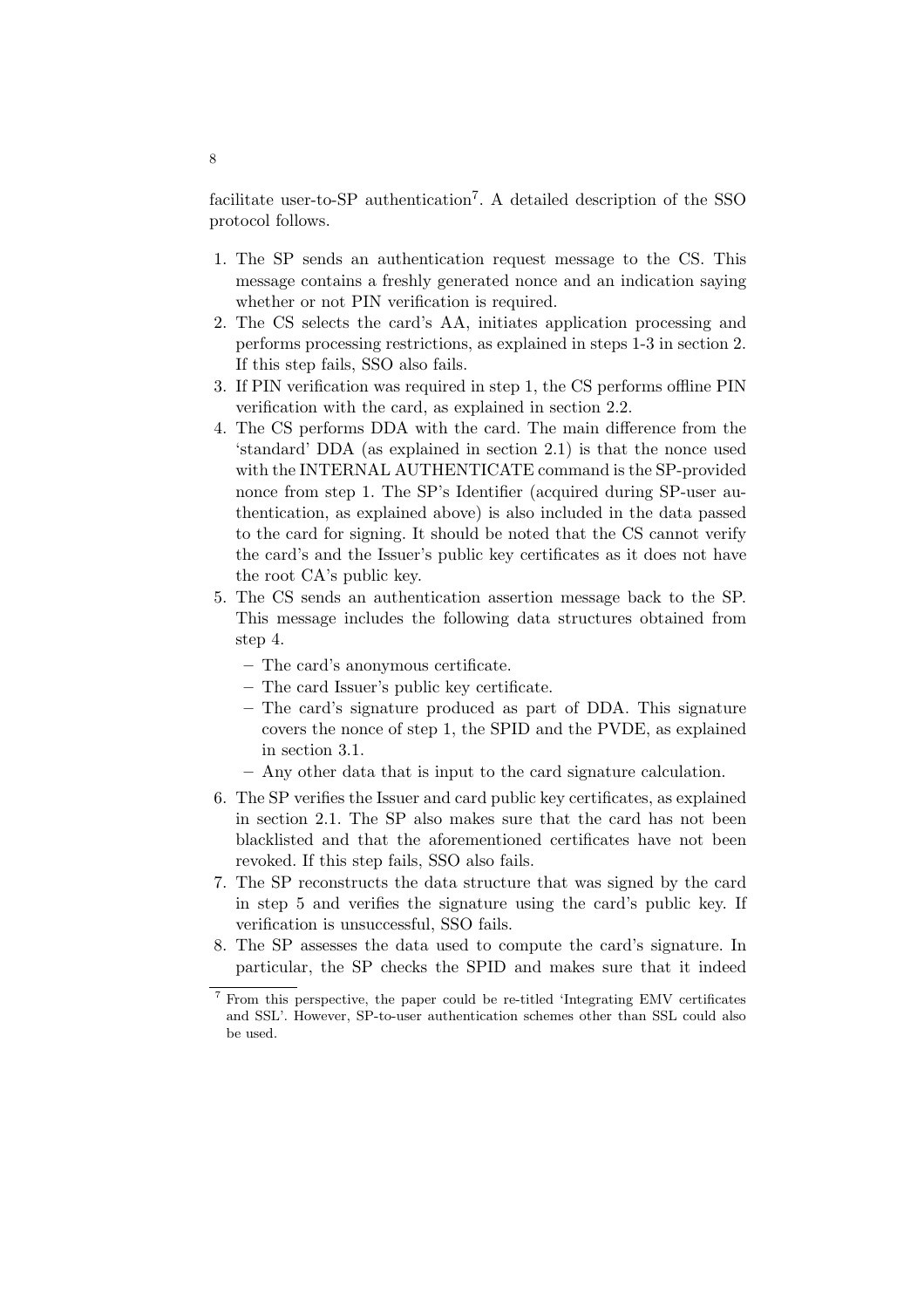represents this SP (and not any other). Furthermore, the SP assesses the PVDE. If the SP's requirements are met, SSO succeeds and access to the protected resource is granted. Otherwise, SSO fails.

The CS's response (step 5) does not contain any personally identifying information about the cardholder. The SP may, however, differentiate between users based on the unique (Serial Number, Issuer Identifier) pair included in the card's anonymous certificate. Furthermore, the protocol can be used for initial registration of a user at a SP; the SP creates a new user account for a newly encountered anonymous certificate.

The CS can achieve SSO at disparate SPs by running the protocol whenever needed. Of course, the card needs to be in the card reader of the CS during the protocol run. If PIN verification has been performed, the card needs to remain in the reader between protocol runs so that the session state is maintained within the card.

## 4 Threat Analysis

In this section threats to the scheme are evaluated.

### 4.1 SP collusion

If a number of SPs collude, they can trivially compromise user privacy by correlating the unique identifying (Serial Number, Issuer Identifier) pairs found in the card anonymous certificates. The scheme does not address this threat.

However, as also pointed out in [7], complete prevention of a 'SP collusion' attack is difficult as SPs may also be able to correlate users based on other profile information they may maintain (such as names or telephone numbers). As stated in the Liberty specifications [7, p.71], 'The only protection is for Principals [users] to be cautious when they choose service providers and understand their privacy policies'.

# 4.2 Reflection attack

An attacker could forward the authentication request message (step 1 of the protocol) received from an SP as part of the SSO process to a victim user, while masquerading as the SP to that user (maybe by spoofing the SP's interface and SPID). Forwarding the user's valid response (step 5) to the SP might result in successful impersonation.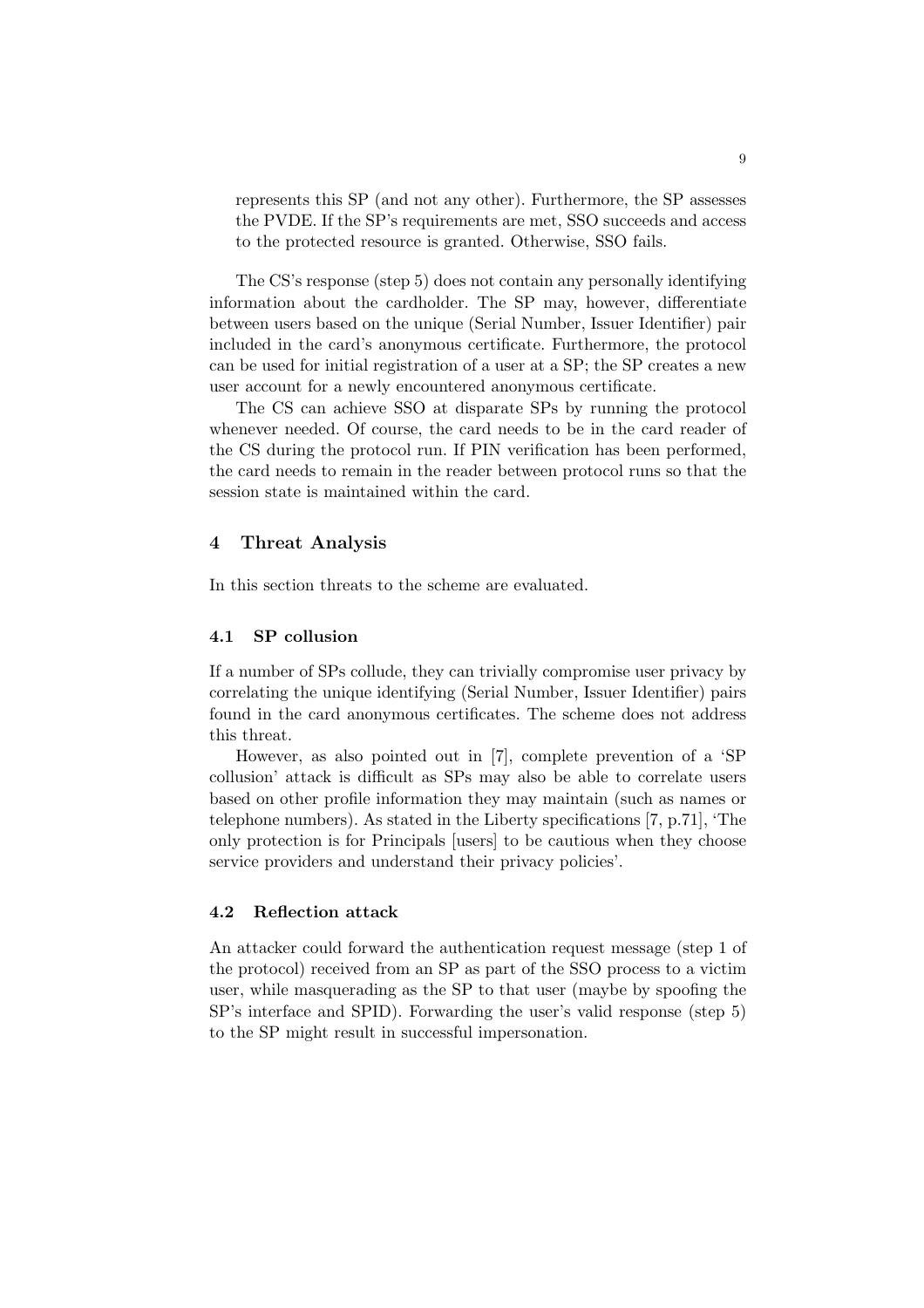This attack is prevented as long as the SP authentication method is secure, it results in a cryptographically protected session and it is correctly performed by the user. In the case of SSL/TLS this involves the user inspecting the SP's URL and making sure that it indeed represents the desired SP.

As the CS's authentication response contains the SP's unique identifier, which is digitally signed by the card, intermediaries (such as an attacker) cannot change it without being detected. At the same time the SP is given assurance that the response is indeed meant for this particular SP (and not any other).

It should be noted that the attack is not prevented if launched by a dishonest SP. As explained in section 4.1, users should be cautious when they choose SPs.

#### 4.3 Traffic analysis

An attacker capable of monitoring network traffic between the CS and SPs could compromise the user's privacy in that the attacker will learn which SPs the user is communicating with. The attack cannot be prevented by encrypting traffic (using SSL/TLS, for example), as packet headers typically need to be available in the clear for routing purposes. This threat is outside the scope of the scheme described here, but could be addressed separately using anonymising techniques, such as those described by Chaum [8].

# 4.4 Attacks using a malicious Cardholder System

The EMV specifications make no provision for cards to authenticate merchant terminals prior to releasing information. As a result, when the card is inserted into the CS, it may be possible for malicious software in the CS to extract private information (such as the cardholder's Primary Account Number which is likely to be stored in the card) and to disclose it to unintended parties. Similarly, if the card reader does not have its own (trusted) PIN pad, the CS could collect cardholders' AA  $PINs<sup>8</sup>$ . Furthermore, a malicious CS could spoof local and remote user interfaces and abuse the user's authentication status at SPs by modifying traffic or hijacking the entire session, even if communications are 'cryptographically protected'. Thus, the SSO agent has to be trusted by the user not to

<sup>8</sup> The PIN used by the AA should be separate from the PIN(s) used by EMV applications that may coexist on the card.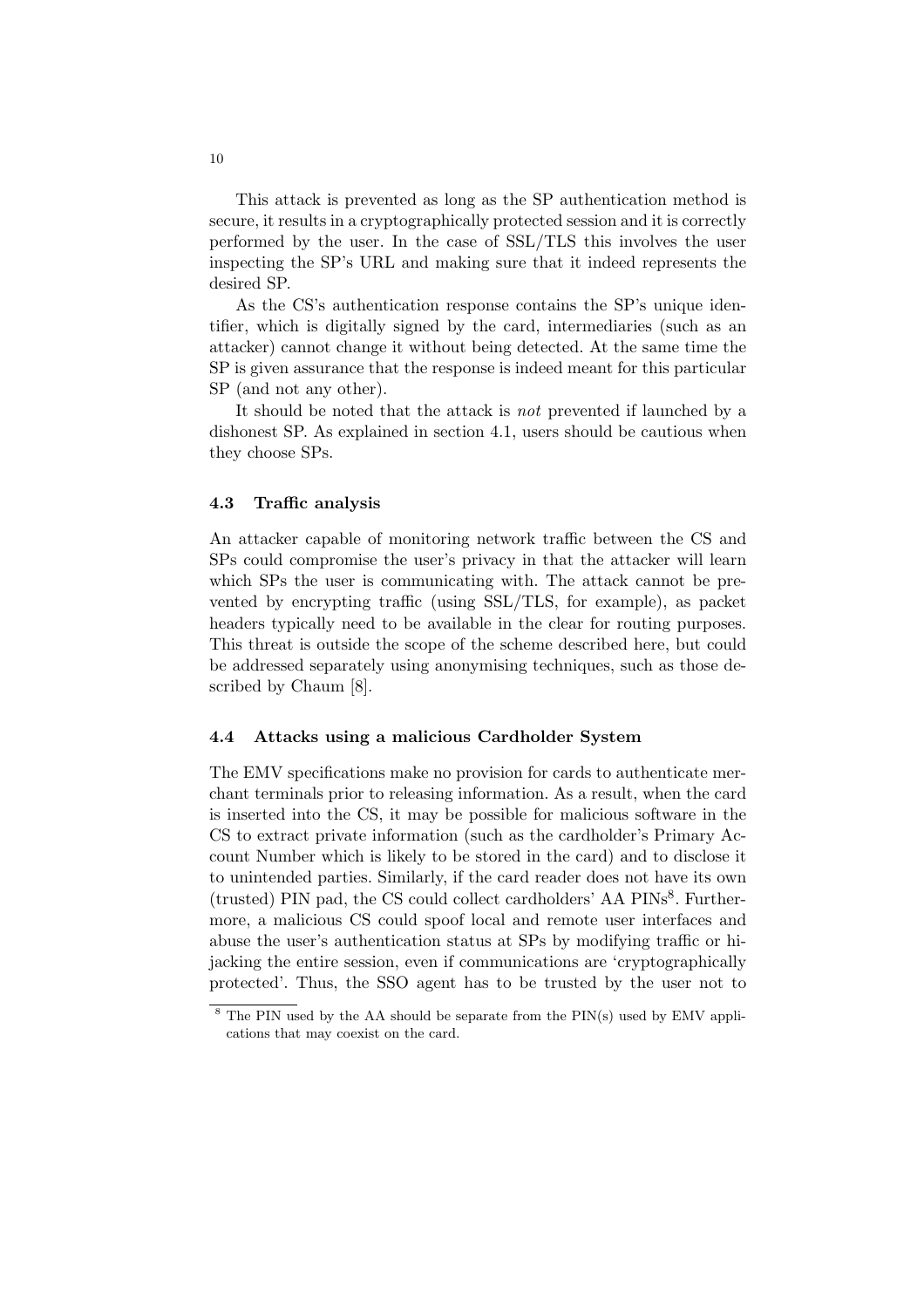engage in such behaviour and its integrity has to be protected. Having it signed by a party trusted by the user (e.g. the card Issuer) might address the threat, but risks remain if other malicious software is executed on the CS.

However, despite these threats, the scheme provides two-factor user authentication (proof-of-possession of the card and, if required, proof-ofknowledge of the PIN), even in the presence of a malicious CS: firstly, it requires the EMV card to be present in the CS; without it user authentication (and therefore illegitimate impersonation) will fail. Secondly, the scheme protects against the CS falsely pretending that PIN verification took place; the PIN verification status maintenance is managed by the trusted card itself, as explained in section 3.1. This protects against PIN compromise by a malicious CS as the PIN never needs to be inserted into the device (for SPs that do not require PIN verification).

#### 4.5 Stolen EMV card

Stolen EMV cards allow attackers to impersonate users to SPs that do not require PIN verification. The obvious countermeasure is for SPs to require PIN verification. In this case the attacker will not be able to impersonate the legitimate cardholder, even by using a maliciously modified CS. Of course, if the attacker also has access to the user's PIN, then impersonation will be successful.

In order to guard against 'stolen card' attacks, SPs should follow the same procedures as merchant terminals. In particular they should periodically contact card Issuers and/or Payment System CAs to obtain Certificate Revocation Lists (CRLs) and/or blacklisted card information. Step 6 in of the SSO protocol (section 3.3) provides for checking of these CRLs and blacklisted card information.

#### 4.6 Service denial attacks

The scheme requires the SPs to check whether the signature returned by the CS is computed using the correct nonce, i.e. it requires the SP to maintain state while waiting for the response from the CS. This potentially opens the door to service denial attacks. However, we have assumed prior SP-to-user authentication, which ideally results in a secure session. This means that, before the SSO protocol is executed, the SP has established that it is talking to an existing client for whom it has already created some state. The fact that the SP is required to remember a nonce for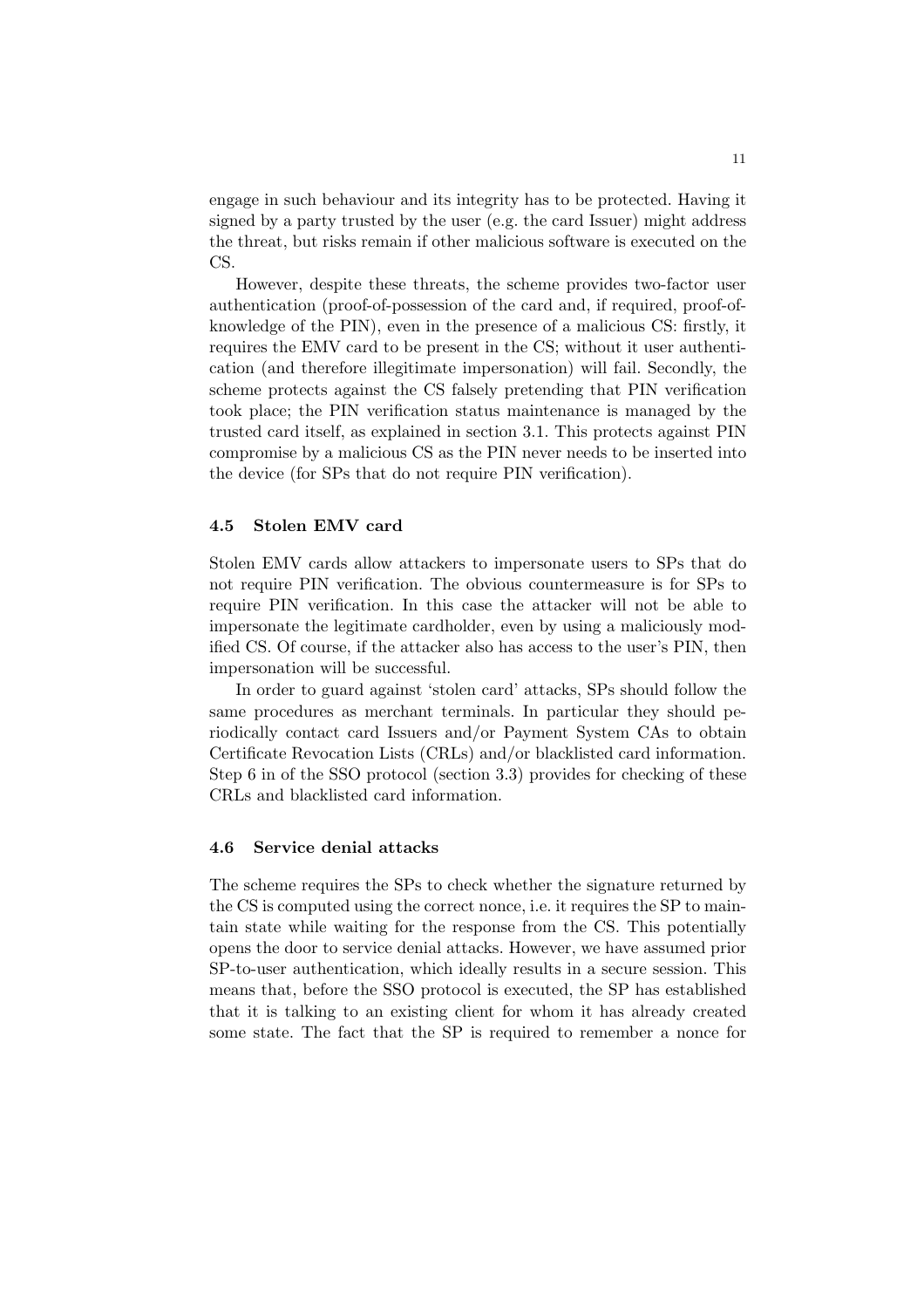each user-to-SP authentication attempt, is thus not likely to significantly increase the SP's exposure to service denial attacks.

# 4.7 Signature oracle attacks

The SSO scheme, as described in sections 3.1 and 3.3 (step 5), involves the card signing a data string containing a nonce supplied by the SP. Thus the protocol involves the card signing a message, part of which is provided by an external party. There exists the possibility that this could be used as part of an 'oracle attack', where the card is persuaded to sign a string that could be used in another application using the same key pair. The reason why this is not a significant threat in the case of the EMV payment application is that the signed string is different in format from the one expected by an EMV application.

## 5 Advantages and Disadvantages

This section discusses the advantages and disadvantages of the described SSO scheme.

#### 5.1 Advantages

Advantages of the authentication/SSO scheme described in this paper include the following.

- The scheme reuses the existing EMV PKI which is already established on a world wide basis.
- The scheme does not require a continuous online presence of the card Issuer.
- Once the authentication/SSO protocol has completed successfully, subsequent protocol runs do not necessarily require user intervention. This yields transparent user authentication at subsequently used SPs.
- As user authentication may be transparent, the protocol can be repeated whenever appropriate. An online banking SP, for example, may wish to ensure that the cardholder's card is still present in the CS whenever access to a sensitive resource is requested. Rerunning the SSO protocol during a session increases the achieved level of security without usability implications.
- No identifying information about the user is included in the messages exchanged. This protects the user's anonymity and privacy. Furthermore, no risks of personal information exposure arise at the SP.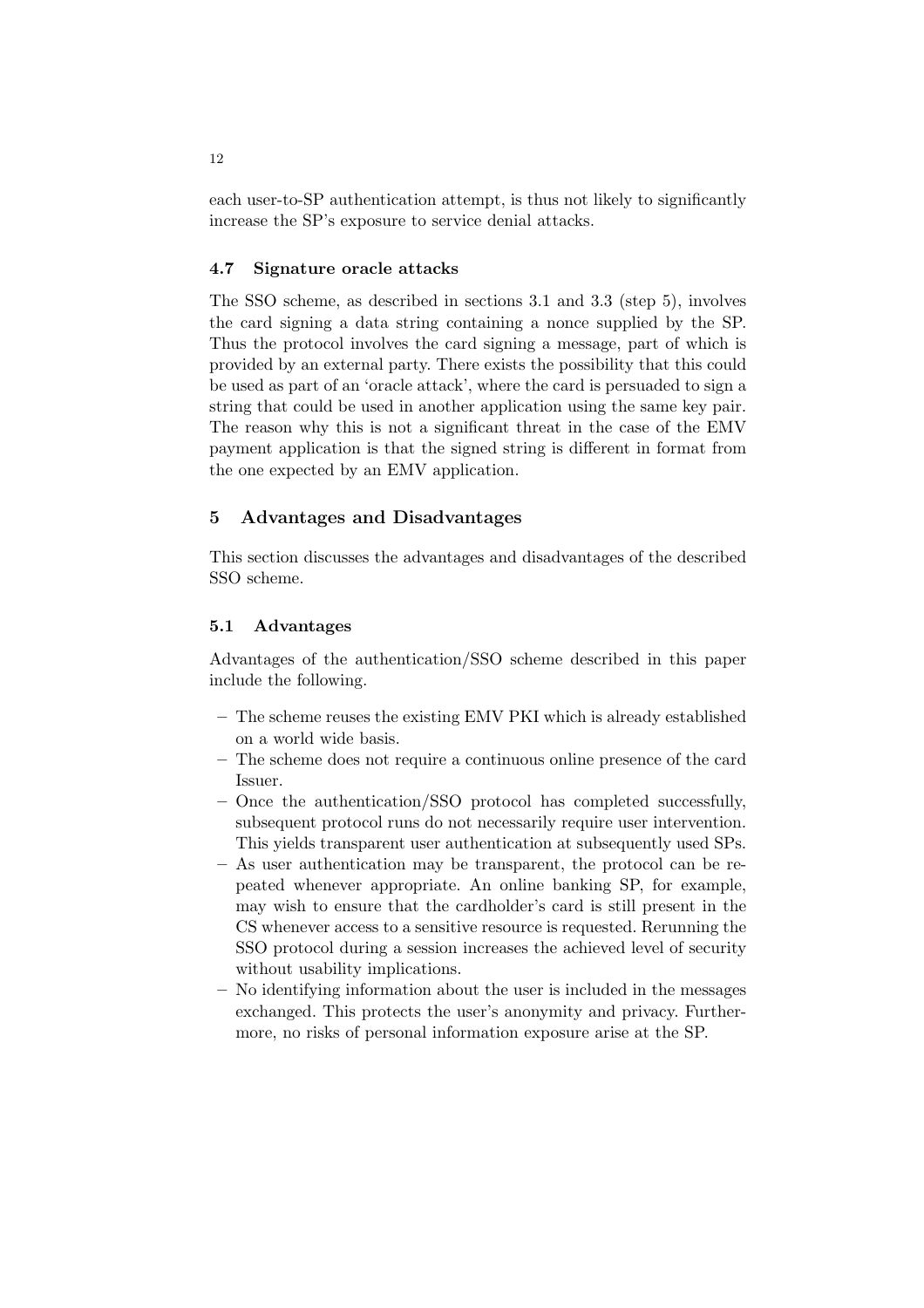- Maliciously acting devices can only compromise the user's current session or impersonate users while the EMV card is present. Furthermore, they cannot falsely pretend that PIN verification took place successfully.
- The scheme does not necessarily require an online third party. SPs need, however, to follow the same principles and policies as merchant terminals with respect to the certificates used.
- The scheme preserves user mobility.
- The scheme can potentially be adapted as a new Liberty Alliance [7] profile.

### 5.2 Disadvantages

Disadvantages of the authentication/SSO scheme described in this paper include the following.

- Issuers must install a separate EMV application on the card in order to support user authentication. This is a potentially significant cost. This cost is minimised if the AA is installed on the card at the time of issue, and it has to be weighed against the potential benefits gained by the Issuer. These might include new revenue streams from SPs that benefit from the AA.
- The cards used must be DDA-capable. The cost of DDA-capable cards is higher than the cost of cards not capable of DDA.
- It obviously works only for EMV cardholders equipped with card readers. The cost of the card reader (and maintaining the SSO agent), has to be weighed against the convenience offered by SSO.

# 6 Related Work

Single sign-on architectures within enterprise environments are examined in [9]. Currently deployed or proposed SSO schemes for open environments are based on a continually online ASP [10–12]. The scheme proposed in this paper, on the other hand, does not necessarily require the continuous online presence of any party; it falls into the category of local true SSO schemes [13]. Being based on a different trust model, it also constitutes an interesting alternative to the aforementioned schemes.

Other related work includes [14], where a security-enhanced e-commerce transaction scheme based on EMV cards is proposed. The scheme makes use of DDA and offline PIN verification in order to facilitate card and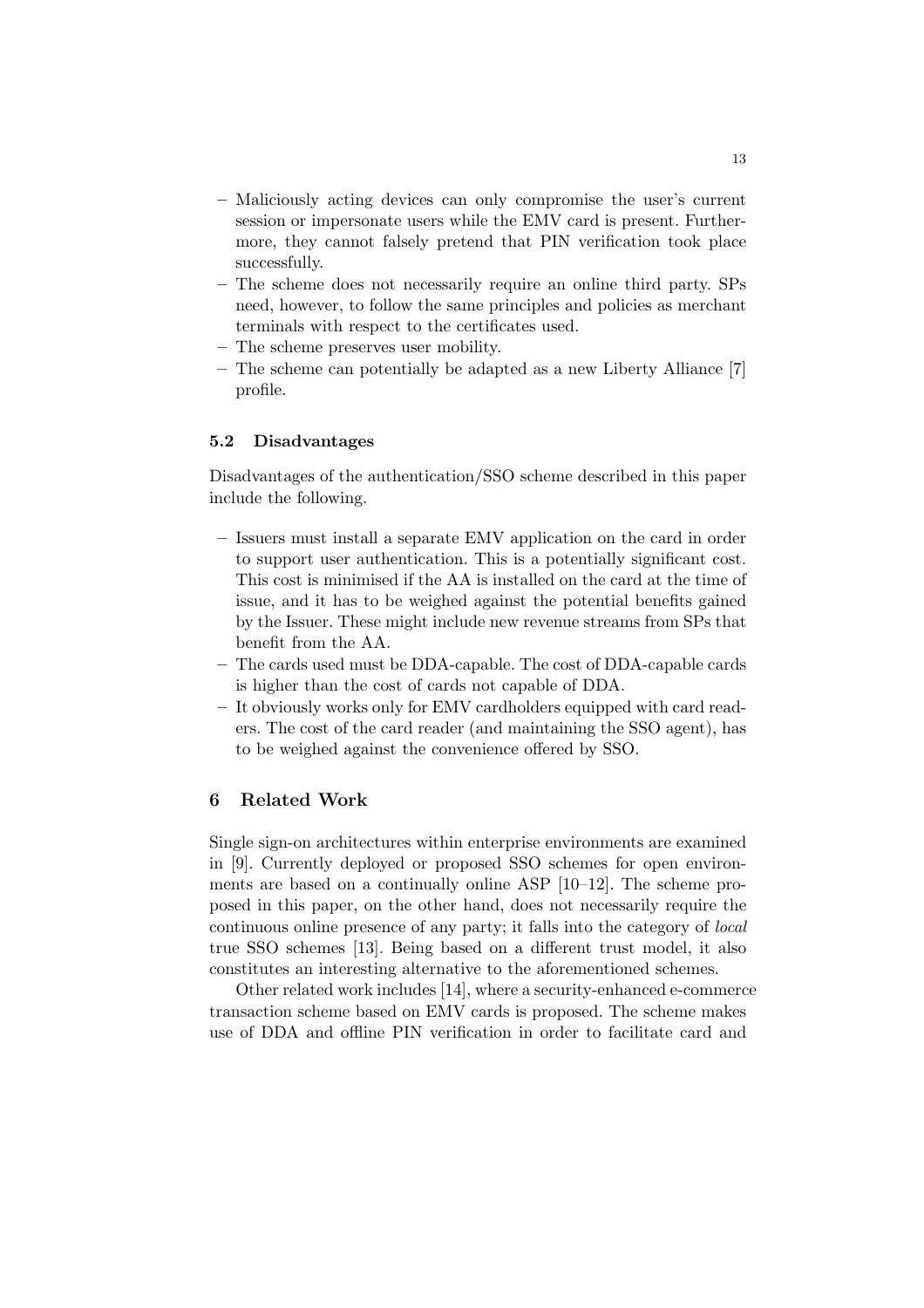cardholder authentication respectively. Being a payment scheme, however, it requires online presence of the Issuer and does not aim for user privacy protection.

An annex of [3] describes how to combine the Secure Electronic Transaction  $(SET)$  protocol<sup>9</sup> with EMV-compliant cards for electronic transactions conducted over the Internet. The complexity of the scheme is quite high. In addition, it requires the online presence of a 'Payment Gateway' which is connected to the Acquirer's (and Issuer's) legacy network.

Finally, it is worth noting that Subscriber Identity Module (SIM) cards of mobile phones have recently been augmented with EMV-compliant applications (http://www.oberthurcs.com) and that mobile equipment with EMV-compliant card readers has been available for some time.

# 7 Conclusion

In this paper we have proposed a SSO scheme which relies on EMVcompliant cards for cardholder authentication at SPs. These cards need to be able to perform asymmetric cryptographic functions (i.e. DDA) and must have a separate EMV 'Authentication Application' installed on them by Issuers.

The CS itself acts as ASP for relying SPs. The scheme does not require online participation of the Issuer and its security does not depend on CS integrity, as core functions are delegated to the trusted card. It leverages the existing and established EMV PKI and preserves user mobility and privacy, and can be regarded as an alternative to other smartcard-based user authentication mechanisms (such as Subscriber Identity Modules).

The associated SSO protocol only requires minimal interaction, yielding a potentially seamless user experience and allowing several transparent re-authentications to occur within a given user/SP session.

### References

- 1. EMV. EMV2000 Integrated Circuit Card Specification for Payment Systems Version  $4.0 - Book$  1: Application Independent ICC to Terminal Interface Requirements, December 2000.
- 2. EMV. EMV2000 Integrated Circuit Card Specification for Payment Systems Version  $4.0 - Book$  2: Security and Key Management, December 2000.
- 3. EMV. EMV2000 Integrated Circuit Card Specification for Payment Systems Version  $4.0 - Book 3$ : Application Specification, December 2000.

<sup>9</sup> http://www.setco.org